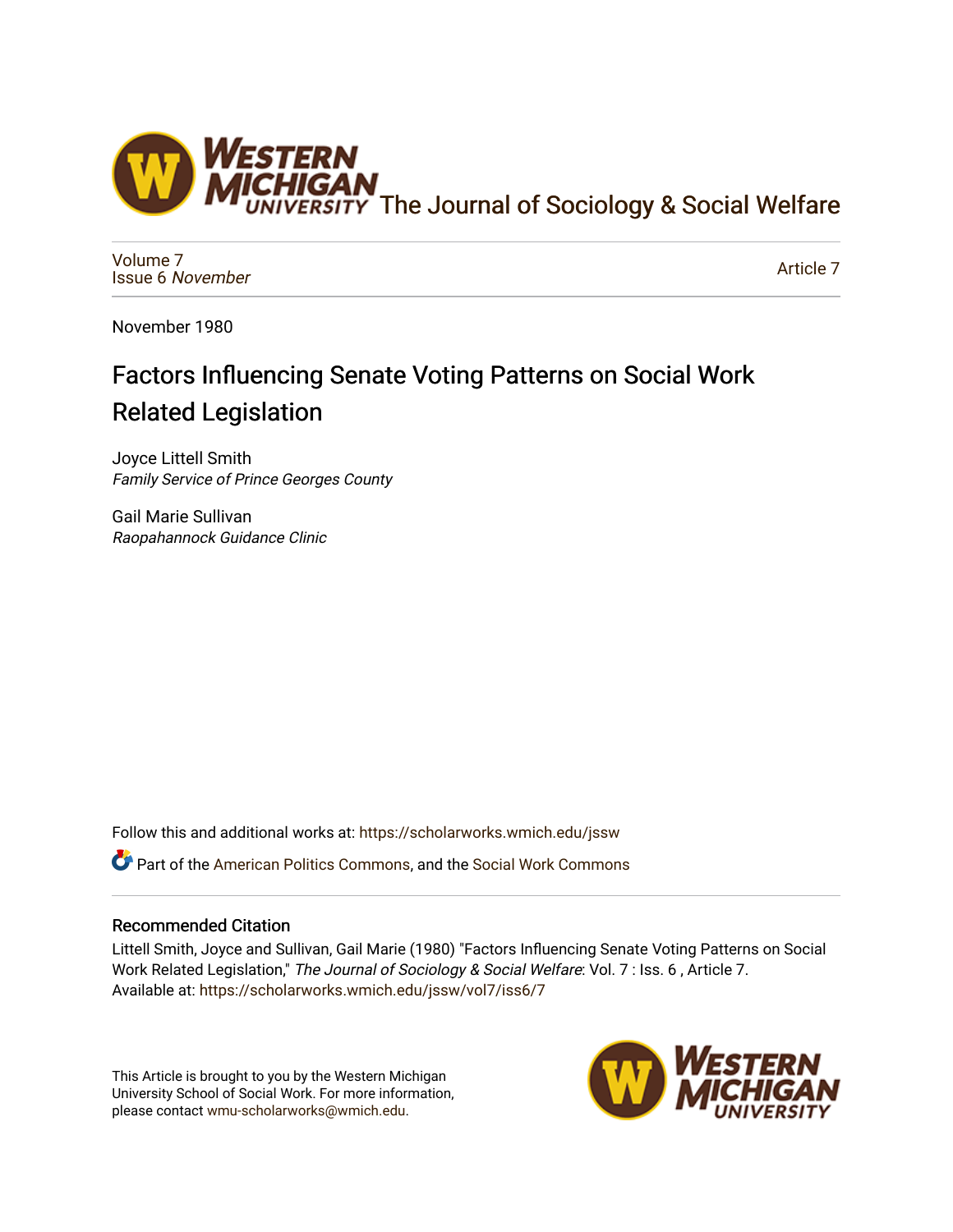## FACTORS INFLUENCING SENATE VOTING PATTERNS ON SOCIAL WORK RELATED LEGISLATION

Joyce Littell Smith, MSW Family Service of Prince Georges County Lanham, Maryland

> Gall Marie Sullivan, MSW Raopahannock Guidance Clinic Fredericksburg, Virginia

#### ABSTRACT

This study analyzes several influences on Senate voting patterns on key legislation selected by NASW. Party affiliation, region, ratio of NASW registered social workers to state population, liberal and conservative ideology, and judgment of social work were found to be significantly associated with voting patterns. Results of a questionnaire distributed to each Senator indicate a favorable perception of the field of social work.

The Carter Administration and the 95th and 96th Congresses have demonstrated a conservative trend. Social programs have been reduced in favor of increased military spending, apparently in heed of vocal conservative groups who criticize social program funding as a major cause of inflation (Dewar, 1980; "Social Program Cuts," 1980).<sup>1</sup> In view of the increasingly conservative approach evidenced in federal budget spending priorities and in light of the fact that major social service decisions are made in the political arena, it is important that social workers, in order to have an impact on policy formulation, continue developing greater understanding of political process. Knowledge of legislators' voting behavior is fundamental to understanding and influencing policy decision-making. The central question raised in this article is what factors influence voting behavior.

Political scientists have identified many pressures that influence legislative voting decisions. These pressures emanate from a large number of directions and may be summarized in terms of six types: (1) political parties; (2) members' constituencies; (3) interest groups; (4) members' personal values, preferences and beliefs; **(5)** the executive branch; and (6) colleagues within the Congress (Froman, 1963; Jackson, 1974; Kingdon, 1973; Turner, 1951). In addition to these pressures, there are always budgetary constraints which may conflict with the policy interests **of** the Congressman. This study examines some major variables selected from the :first four types of influences on Congressional decision-making.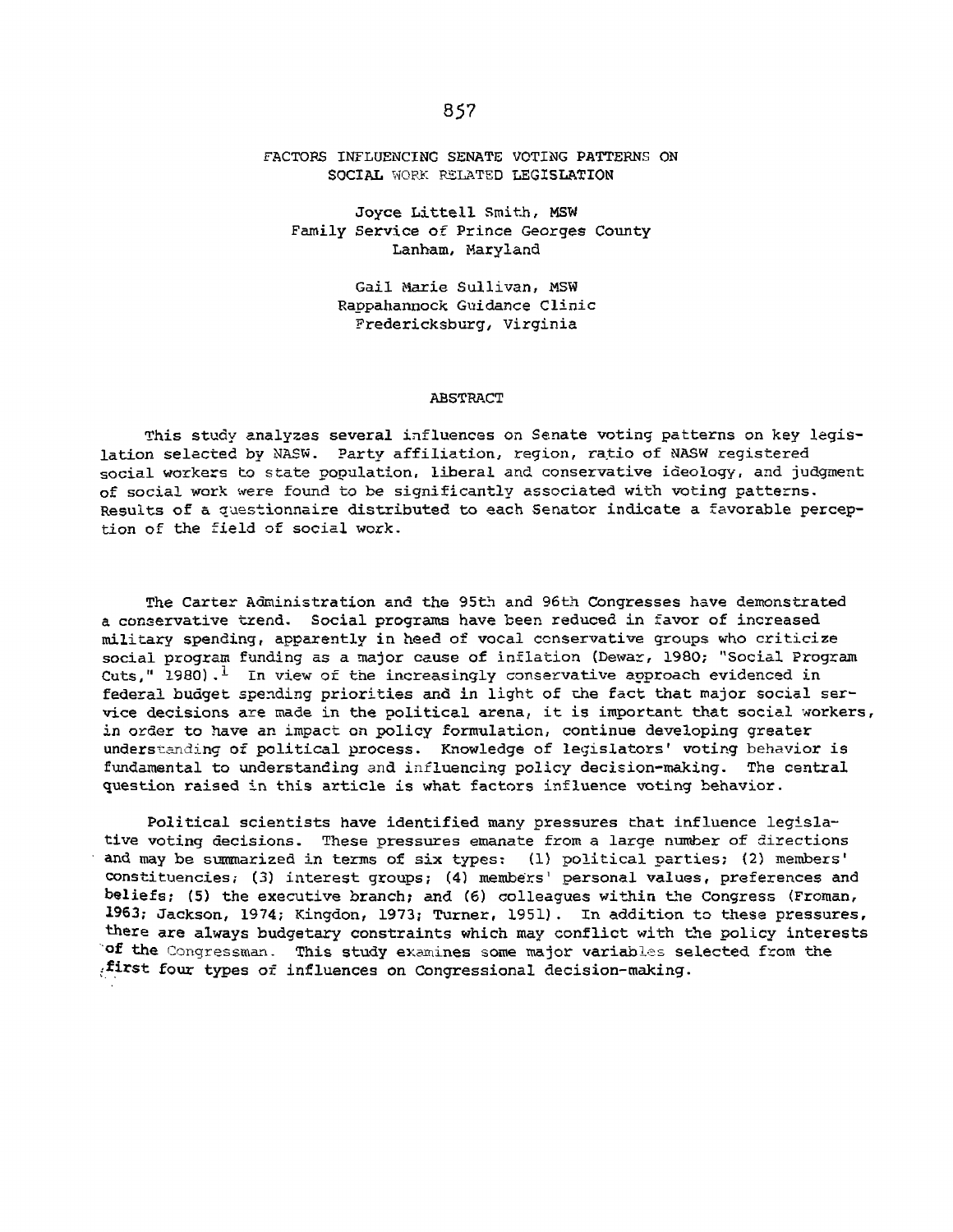The National Association of Social Workers (NASW) selected ten important pieces of legislation during the 95th Congress and tallied roll call voted of Senators, supporting or opposing the NASW position, in order to assess Senators' compatibility with its philosophy. Although a Senator's voting record is only one. of the many components of his political stance, it remains the best single objective indicator of his position on a specific issue and of his general ideological persuasion (Barone, Ujifusa, Matthews, 1977; xv). The authors also examined the perception Senators have of the field of social work through a questionnaire given to each Senator. The questionnaire was designed to determine his attitude toward social work, his general knowledge of the profession, and his judgment as to its importance. Studies focusing on such areas have been used to ascertain the way social work is perceived by the general public (Condie, Hanson, Lang, Moss, Kane, 1978; Kadushin, 1958; Weinberger, 1976; White, 1955), and by other professions (Brennan and Khinduke, 1971; Ferris, 1968; Garrett, 1968; Olsen and Olsen, 1967; Robinson, 1967), but the authors' review of the literature uncovered no study of Senators' views of the profession. The number of times a Senator voted in line with NASW's position was compared with six empirical variables and with responses to the questionnaire to determine if there was a significant association between these variables and the voting patterns of the Senator.

#### DESIGN

The general plan of the study was guided by the following research questions;

**1.** What are some of the major variables associated with voting patterns of Senators on significant pieces of legislation selected by NASW?

2. How do members of the United States Senate perceive the field of social work, and does this perception have an influence on their voting patterns?

The population under study was the 95th Congress of the United States Senate **(100** members), serving in office as of January 1978. One recently appointed Senator was discounted (thereby reducing the population to 99) in that he replaced a deceased Senator who had cast the votes under study. In order to answer the first research question, the population was analyzed in terms of votes cast in line with NASW's position on ten legislative items and in terms of six empirical variables. The second question was investigated by a questionnaire designed to ascertain each Senator's perception of the field of social work. The answers were analyzed in terms of votes cast in line with NASW's stand.

The following six hypotheses were postulated and tested:

Hypothesis **1:** Age is associated with voting patterns of Senators on key pieces of legislation selected by NASW.

Hypothesis 2: Party of affiliation (Democrat, Republican) is associated with voting patterns of Senators on key pieces of legislation selected by NASW.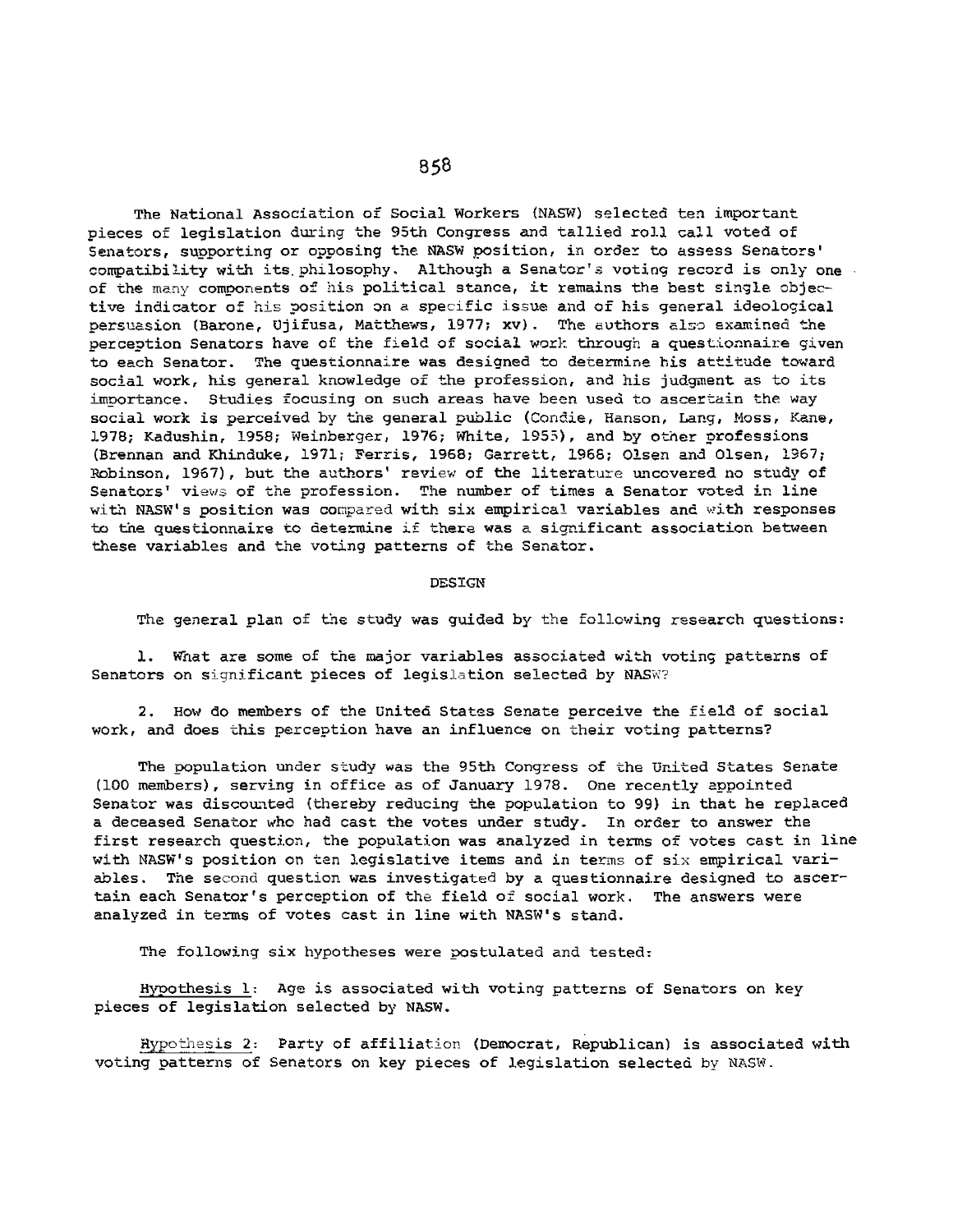Hypothesis 3: Region represented (Northeast, South, North Central, West) ("Statistical Abstracts", 1978), is associated with voting patterns of Senators on key pieces of legislation selected by NASW.

Hypothesis 4: Ratio of NASW registered social workers ("Annual Report of Wembership", 1978) in each state to state population ("Current Population Reports", 1978) is associated with voting patterns of Senators on key pieces of legislation selected by NASW.

Hypothesis 5: Liberal (Americans for Democratic Action) (Barone et al., 1977)<sup>2</sup> ratings are associated with voting patterns of Senators on key pieces of legislation selected by NASW.

Hypothesis 6: Conservative (National Taxpayers Union) (Barone et al., 1977) ratings are associated with voting patterns of Senators on key pieces of legislation selected by NASW.

The dependent variable, voting patterns of members of the 95th Congress, was dofined as Senato votes cast in line with NASW's position on ten bills and amendments dealing with the following subjects: revision of the Criminal Code (S.1437), fiscal 1978 supplemental defense appropriations (H.R. 9375), federal funds for abortion (H.R. 9555), loan quarantees for New York City (H.R. 12426), labor law revisions (H.R. 8410), the CETA Program (S.2570), District of Columbia voting representation (H.J. Res. 554), court-ordered busing (S.1753), appropriations for EUD (H.R. 12936), and health planning (S.2410) ("Senate Votes Compiled", 1979).

The suestionnaire contained 15 items (summarized in results section). Two items designed to measure attitude focused on the status of the field of social work and licensing regulations for social workers. One item asked if there was a need for more social workers in the Senator's state. It was assumed that both attitude and knowledge of the Senator would be reflected in his awareness of whether the current number of social workers in each state is sufficient to meet the needs of the population. Knowledge of social work was also ascertained by asking about nine practice settings. It is well known that social workers are employed by public welfare agencies and protective services, but many people are unaware of the numerous diverse settings in which social workers practice ("Social Work Month", 1979). Over 300 professional social workers currently hold political office (Humphreys, 1979; 6), indicating that social workers are not only implementors of social policies but actual decision-makers as well. The Senator's judgment as to the extent of decision-making authority which should be properly invested in social workers was addressed by three items. To determine if the Senator's attitude toward, knowledge and judgment of social work had any significant influence on voting patterns, each item was analyzed as an independent variable.

A cover letter and questionnaire were hand-delivered to the office of each Senator. For those Senators failing to respond, a second letter and questionnaire Were issued. The cover letter, delivered to the staff Legislative Assistant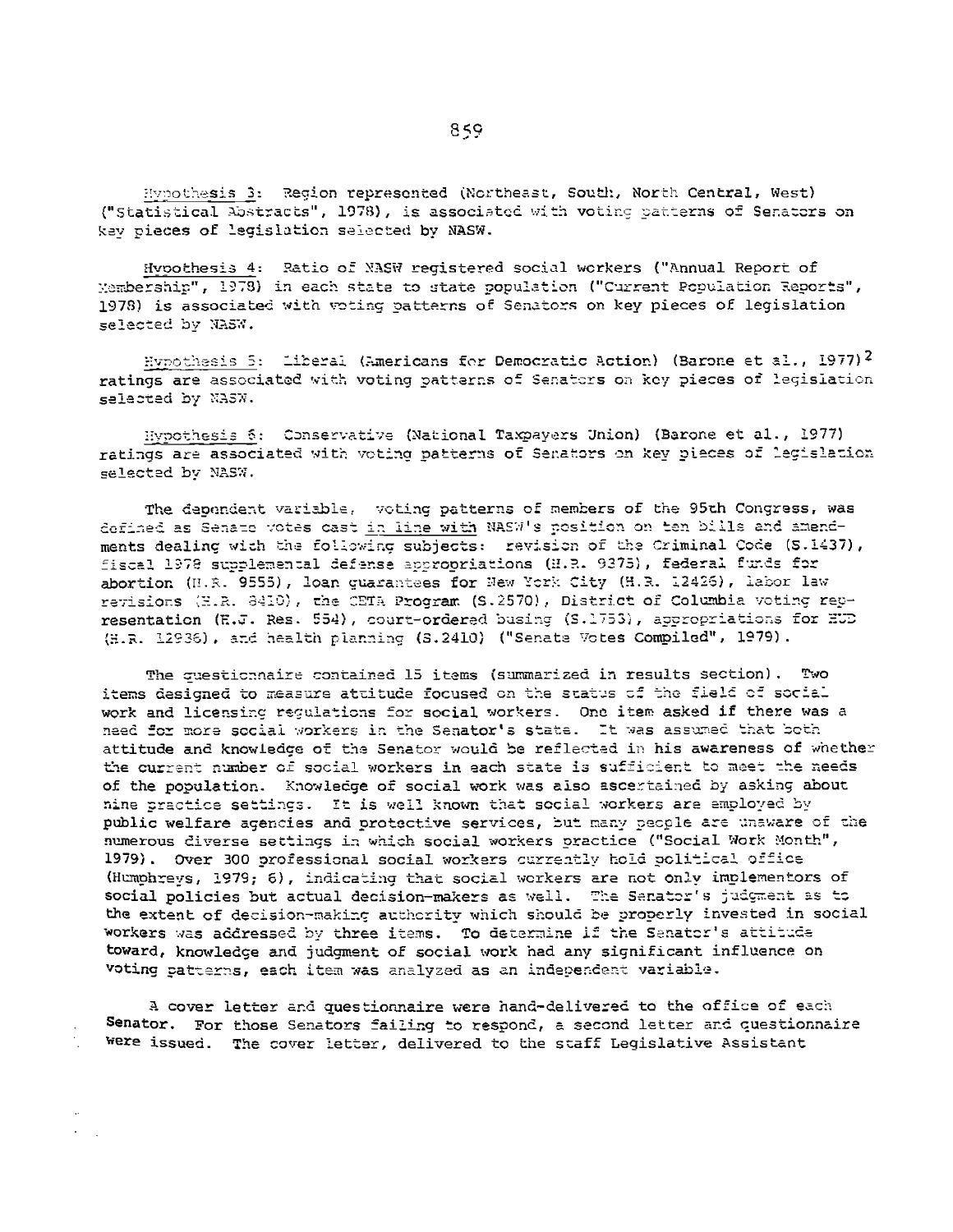responsible for social welfare/work related issues, requested that the Senator personally fill out the questionnaire. However, since studies have found that staff members have a high degree of fundamental agreement with the attitudes and beliefs of their Congress member, as well as with the voting position taken by the Congress member (Kingdon, 1973; 192-197), it was requested that the Legislative Assistant fill out the questionnaire if the Senator was unable to do so.

Pifty-eight completed questionnaires were returned: 9 percent from Senators, 72 percent from Legislative Assistants, and 19 percent from other professional staff members. Seven questionnaires filled out by staff members were, in addition, reviewed by Senators. In order to see if there were differences between the 58 questionnaire respondents and 41 non-respondents in terms of the six empirical variables investigated in this study, Chi Square tests were run. No significant difference was found between Senators responding and those failing to respond to the questionnaire for each of the empirical variables, thus indicating that respondents were representative of the total Senate population in terms of the variables analyzed in this study.

#### RESULTS

The distributions of the dependent and six empirical independent variables in the population are presented in Tables **1** and 2. Analysis of the six hypotheses found that age is the only variable of the six tested which was not significantly associated with voting patterns of Senators on the ten key pieces of legislation selected by NASW. Analysis of the six hypotheses is as follows:

1. Age. The mean age of the Senators is 55.5 years. A Pearson productmoment correlation,  $\lceil \frac{1}{2} \rceil = -0.07$ ;  $p \leq 2\frac{1}{2}$  was obtained signifying that age is not significantly associated with how Senators voted on legislation selected by NASW.

2. Party Affiliation. A pooled variance estimate for the means of voting patterns by party revealed a significant difference between Democrats ( $X = 6.05$ ) and Republicans  $(\bar{x} = 3.46)$ ,  $[\underline{t} (3.37) = 5.03$ ; d.f. = 97;  $\underline{p} < .001]$  signifying that Democrats voted more in line with NASW than Republicans.

**3.** Region of the Country. A one-way analysis of variance of region by voting patterns yielded a significant difference between Senators from the Northeast region  $(X = 7.28)$ , North Central region  $(\overline{X} = 6.04)$ , West region  $(X = 4.31)$  and South region ( $\bar{X}$  = 3.55) of the United States in terms of voting patterns  $\int_{\Gamma}$  (3.98) **=** 10.994; d.f. 3,95; p **= <.00 <sup>3</sup>**signifying that Senators from the Northeast and North Central regions voted more in line with NASW than Senators from the West and South regions.

4. Ratio of NASW Registered Social Workers to State Population. The national mean ratio of NASW registered social workers to state population is one social worker to 3,831. A Pearson product-moment correlation,  $\lceil r = -.463; p \lt.001 \rceil$  was obtained showing a significant negative correlation of ratio of social workers per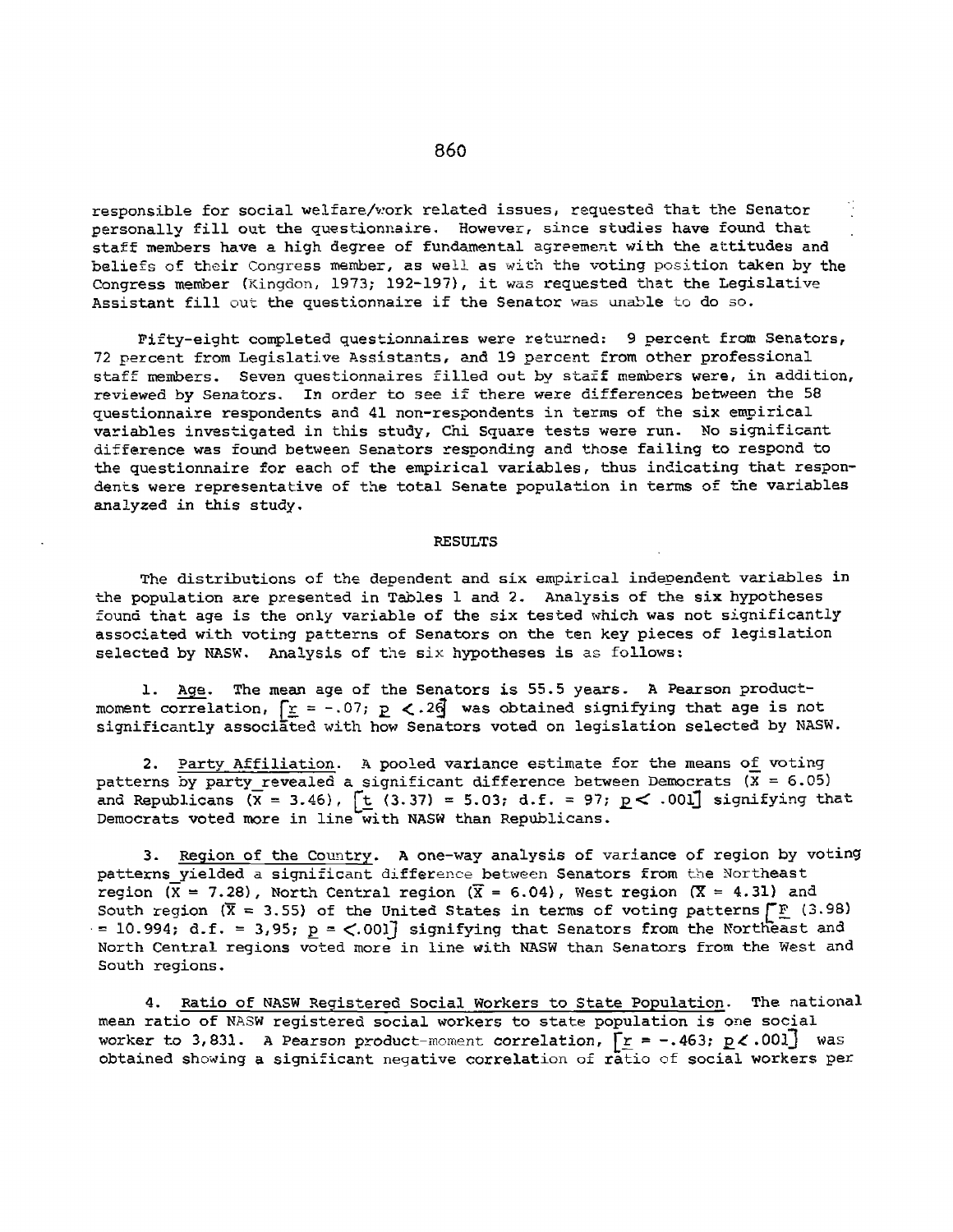state capita with voting patterns, indicating that the smaller the difference between number of NASW registered social workers and state population (i.e., higher the ratio of social workers per capita), the more the Senator votes in line with NASW's stand and the larger the difference between the number of NASW registered social workers and state population (i.e.) the lower the ratio of social workers per capita), the less the Senator votes in line with NASW's stand.

5. Liberal (Americans for Democratic Action) Ratings. Eiqhty-three of the 99 Senators were rated by ADA on a scale from 0 to **100 CX =** 51.34). A Pearson product-moment correlation coefficient,  $r = .80; p \le .001$  was obtained showing a significant positive correlation of liberal ideology with voting patterns (i.e., the more liberal the Senator is rated the more he voted in line with NASW's stand).

6. Conservative (National Taxpayers Union) Ratings. Eighty-three of the 99 Senators were rated by NTU on a scale of 0 to 100 ( $\overline{X} = 40.92$ ). A Pearson productmoment correlation coefficient,  $r = -.67$ ;  $p < .001$  was obtained showing a significant negative correlation of conservative ideology with voting patterns (i.e., the more conservative the Senator is rated the less he voted in line with NASW's stand).

## TABLE **1**

## DISTRIBUTION OF DEPENDENT VARIABLE IN STUDY POPULATION: VOTING PATTERNS OF SENATORS AGREEING WITH NASW'S POSITION

| Number of votes cast in agreement with | Number of times Senators voted in |
|----------------------------------------|-----------------------------------|
| NASW's position on 10 key bills        | agreement with NASW's position    |
|                                        | Number                            |
| n                                      |                                   |
|                                        | 12                                |
|                                        | 9                                 |
|                                        | 11                                |
| 4                                      | 6                                 |
|                                        | 11                                |
| 6                                      | 10                                |
|                                        | 12                                |
| 8                                      | 13                                |
| 9                                      | 12                                |
| 10                                     | Đ                                 |
|                                        | $\overline{99}$<br>Total          |
| Mean = $5.03$                          |                                   |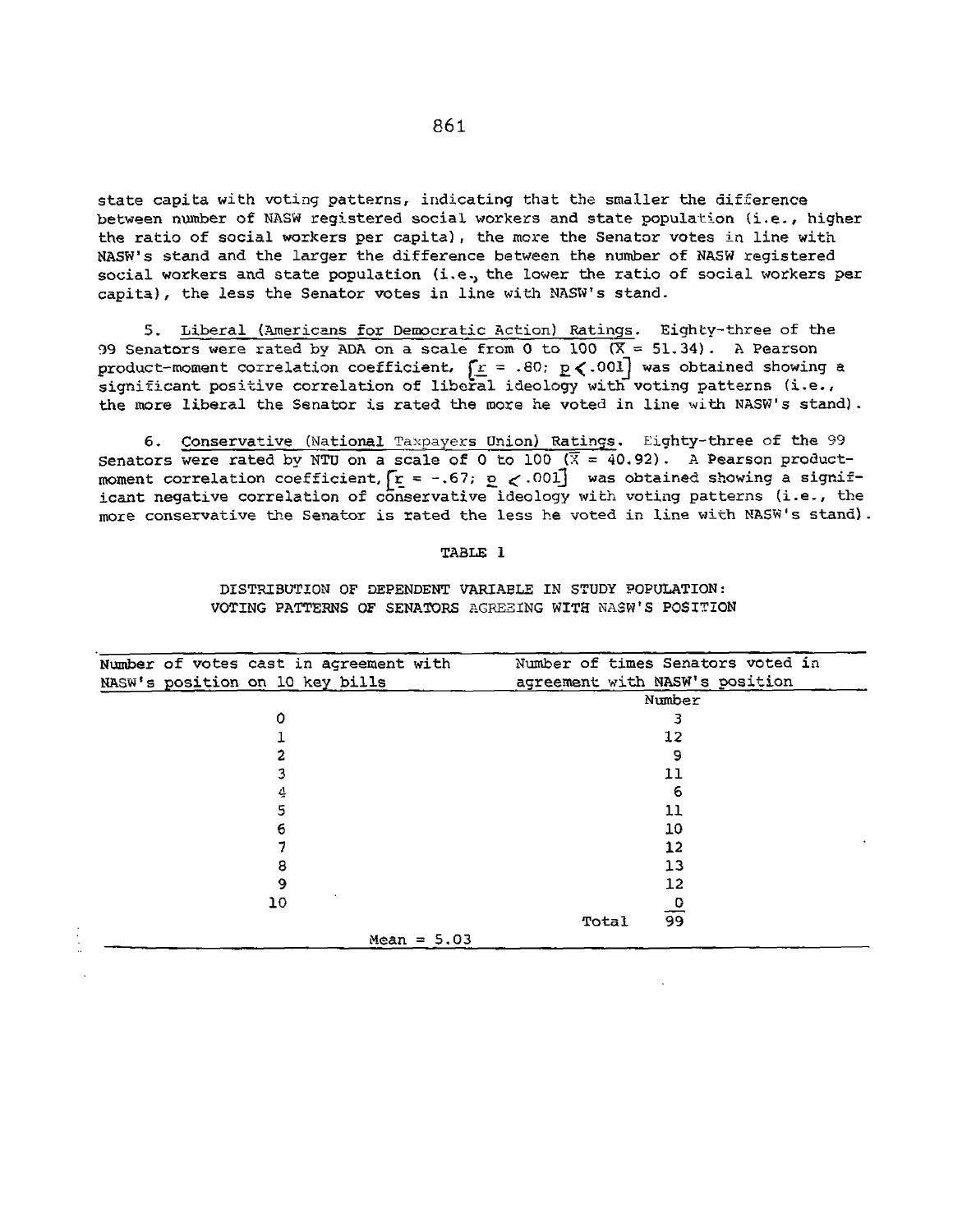## TABLE 2

DISTRIBUTION OF INDEPENDENT VARIABLES IN STUDY POPULATION

|                              |       | Frequency       |       |            |
|------------------------------|-------|-----------------|-------|------------|
| Variables                    |       | Number          |       | Percentage |
| Age                          |       |                 |       |            |
| $35 - 50$                    |       | 33              |       | 33.3       |
| $51 - 59$                    |       | 35              |       | 35.4       |
| $60 - 80$                    |       | 31              |       | 31.3       |
|                              | Total | $\overline{99}$ | Total | 100.0      |
| Party                        |       |                 |       |            |
| Democrats                    |       | 60              |       | 60.6       |
| Republicans                  |       | $\overline{39}$ |       | 39.4       |
|                              | Total | 99              | Total | 100.00     |
| Region                       |       |                 |       |            |
| Northeast                    |       | 18              |       | 18.2       |
| South                        |       | 31              |       | 31.3       |
| North Central                |       | 24              |       | 24.2       |
| West                         |       | 26              |       | 26.3       |
|                              | Total | 99              | Total | 100.0      |
| Ratio of NASW Social Workers |       |                 |       |            |
| Per State Population         |       |                 |       |            |
| 1,000-2,599                  |       | 22              |       | 22.2       |
| $2,600 - 3,399$              |       | 24              |       | 24.2       |
| 3,400-4,999                  |       | 28              |       | 28.3       |
| 5,000-8,999                  |       | $\frac{25}{99}$ |       | 25.3       |
|                              | Total |                 | Total | 100.0      |
| ADA Ratings                  |       |                 |       |            |
| $0 - 26$                     |       | 28              |       | 33.7       |
| $31 - 75$                    |       | 28              |       | 33.7       |
| $79 - 100$                   |       | 27              |       | 32.6       |
|                              | Total | $8\overline{3}$ | Total | 100.0      |
| NTU Ratings                  |       |                 |       |            |
| $0 - 30$                     |       | 27              |       | 32.6       |
| $31 - 46$                    |       | 28              |       | 33.7       |
| $47 - 83$                    |       | $\overline{28}$ |       | 33.7       |
|                              | Total | $\overline{83}$ | Total | 100.0      |

Through the use of a 4-way analysis of variance, the authors were able to test for the effects of each of the four independent variables on voting patterns as well as for interaction effects. Three of the independent variables were found to be significant: party (F = 11.228, **p** <.01), region (F = **3.475, p<.05),** and liberal ratings (F **=** 16.256, **p** <.001). Ratio of NASW registered social workers to state population was not found Lo be significant. **of** the two- and three-way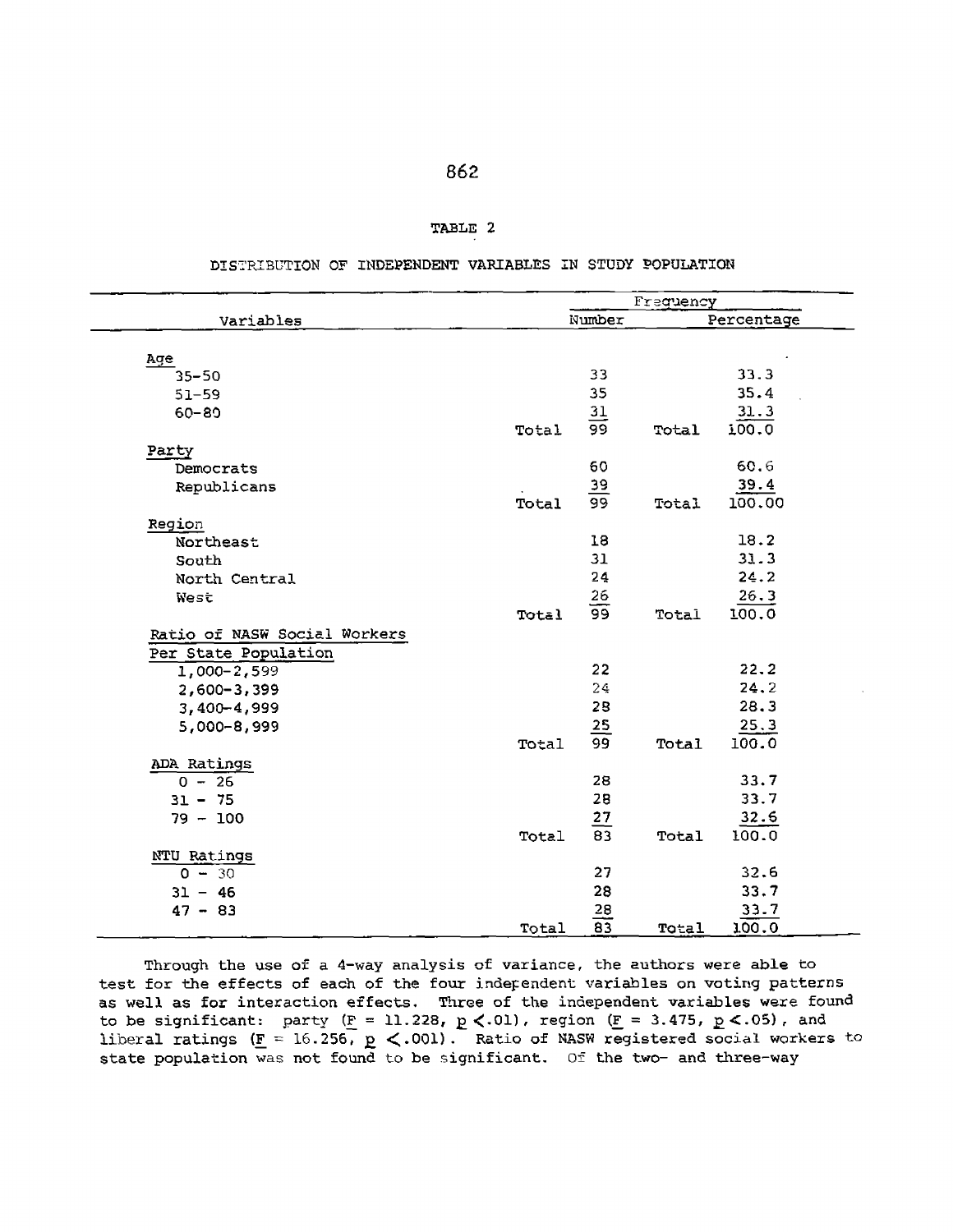interactions, only party by area was significantly related to voting patterns  $(F = 3.13, p \le .05)$ . In terms of hypotheses tested, the analysis of interaction effects indicated that no important combinations of the independent variables account for more than the independent variables taken singly.

Questionnaire results, shown in Table 3, indicate that generally the majority of Senators (79 percent) have a positive attitude toward social work, considering it a profession. Most Senators seem to have a broad knowledge of settings in which social workers practice. The majority indicated hospitals (95 percent), prisons (95 percent), community action programs (93 percent), schools (86 percent), police departments (S1 percent), and armed forces (71 percent) as appropriate places for amployment of social workers. Most Senators (62 persent) inditated that the Bureau of the Budget was not an appropriate place for social workers. Senators were split on seeing a mayor's office (59 percent) and private practice in psychotherapy (50 percent) as appropriate social work practice settings. The majority of Senators (90 percent) judged that having an identifiable clientele should not disqualify social workers from making policy decisions regarding social programs in Government. Senators were divided in their attitude toward state licensing for social workers: 47 percent of the Senators were in favor of state licensing and 35 percent were opposed. Most comment answers supported leaving licensing up to the states.

The great majority of Senators (76 percent) were of the opinion that trained social workers should play decision-making roles in the Office of Management and Buddet determining the budgets for HEW/HUD and other federal social programs. Senators were divided in their judgment as to where social workars' decisionmaking authority should stop: 48 percent believed this authority should stop at the federal level and 22 percent placed authority at the state and more local levels. Thirty percent of the Senators did not answer the question. As to their knowledge of the need for more social workers in their states, 43 percent indicated there was currently a need for more social workers while 12 percent said there was no need, and 45 percent did not know if there was a need.

In order to see if judgment, knowledge, and attitude of the Senator were associated with voting patterns, a test of analysis of variance was performed on each question. Two of the 15 items, both measuring judgment, were found to be significantly associated with voting patterns of Senators on the ten key bills. One of these items asked, "Should the fact that social workers have an identifiable clientele disoualify social workers from making policy decisions regarding social programs in the Government?" Ninety-nine percent of the respondents answered this question. A pooled variance estimate revealed a significant difference between those who responded yes  $(\overline{x} = 5.13)$  and those who responded no  $(\overline{x} = 2.2)$  in terms of voting patterns  $\lceil \frac{1}{2} (2.01) \rceil = 2.32$ ; d.f. = 55;  $p \lt 0.05$  indicating that Senators who responded no to the question, voted more in line with NASW's stand, than those responding yes.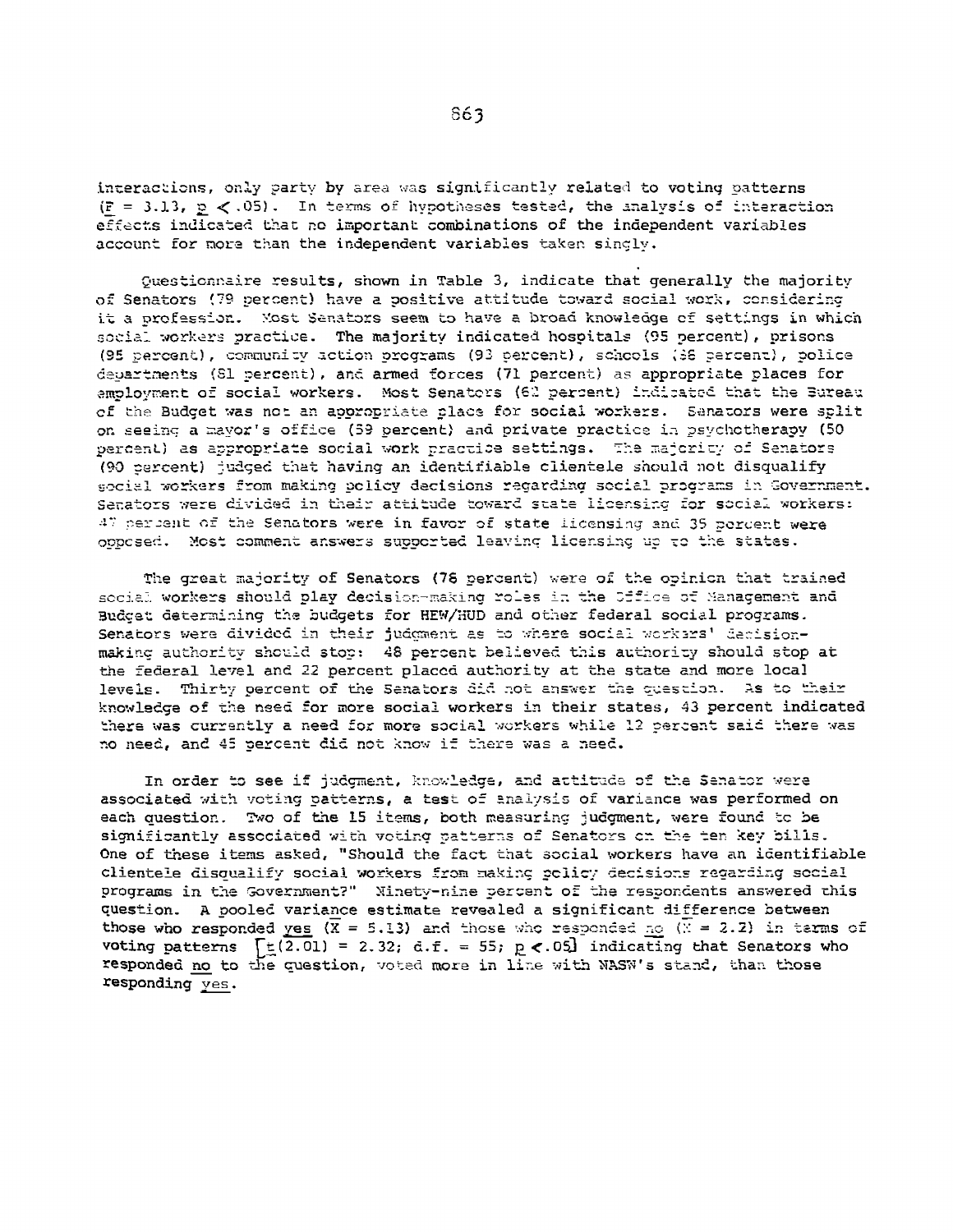|  | ۰. |  |
|--|----|--|
|--|----|--|

# TABLE 3

 $\sim$   $\sim$ 

 $\sim 10^{-1}$ 

# DISTRIBUTION OF **QUESTIONNAIRE PSPONSES (N=58)**

|                                                | Number of                         |                   |  |
|------------------------------------------------|-----------------------------------|-------------------|--|
| Variables                                      | Respondents                       | Percentage        |  |
| Attitude                                       |                                   |                   |  |
| Social work is:                                |                                   |                   |  |
| profession                                     | 46                                | 79.               |  |
| para-profession                                | 9                                 | 15                |  |
| other                                          | $\overline{\mathbf{3}}$           | 6                 |  |
|                                                | $\overline{58}$                   | 100               |  |
| In favor of state licensing for                |                                   |                   |  |
| social workers:                                |                                   |                   |  |
| yes                                            | 27                                | 47                |  |
| no                                             | 20                                | 35                |  |
| comments                                       | 11                                | 18                |  |
|                                                | $\overline{58}$                   | 100               |  |
| Attitude and Knowledge                         |                                   |                   |  |
| Need for more social workers in state:         |                                   |                   |  |
| yes                                            | 25                                | 43                |  |
| no                                             | 7                                 | $12 \overline{ }$ |  |
| don't know                                     |                                   | 45                |  |
|                                                | $\frac{26}{58}$                   | 100               |  |
| Knowledge                                      |                                   |                   |  |
| Practice settings checked:                     |                                   |                   |  |
| Hospitals                                      | 55                                | 95                |  |
| Prisons                                        | 55                                | 95                |  |
| Community Action Programs                      | 54                                | 93                |  |
| Schools                                        | 51                                | 88                |  |
| Police Department                              | 47                                | 81                |  |
| Armed Forces                                   | 41                                | 71                |  |
| Mayor's Office                                 | 34                                | 59                |  |
| Private Practice in Psychotherapy              | 29.                               | 50                |  |
| Bureau of the Budget                           | 22                                | 38                |  |
| Judgment                                       |                                   |                   |  |
| Identifiable clientele disqualifies social     |                                   |                   |  |
| workers from making policy decisions regarding |                                   |                   |  |
| social programs in Government:                 |                                   |                   |  |
| yes                                            | 5                                 | 9                 |  |
| <b>DO</b>                                      | 52                                | 90                |  |
| comments                                       |                                   |                   |  |
|                                                | $\overline{1}$<br>$\overline{58}$ | ı                 |  |
| Trained social workers are qualified to play   |                                   | 100               |  |
| decision-making roles in government:           |                                   |                   |  |
| yes                                            | 45                                | 78                |  |
| no                                             | 8                                 | 14                |  |
|                                                |                                   |                   |  |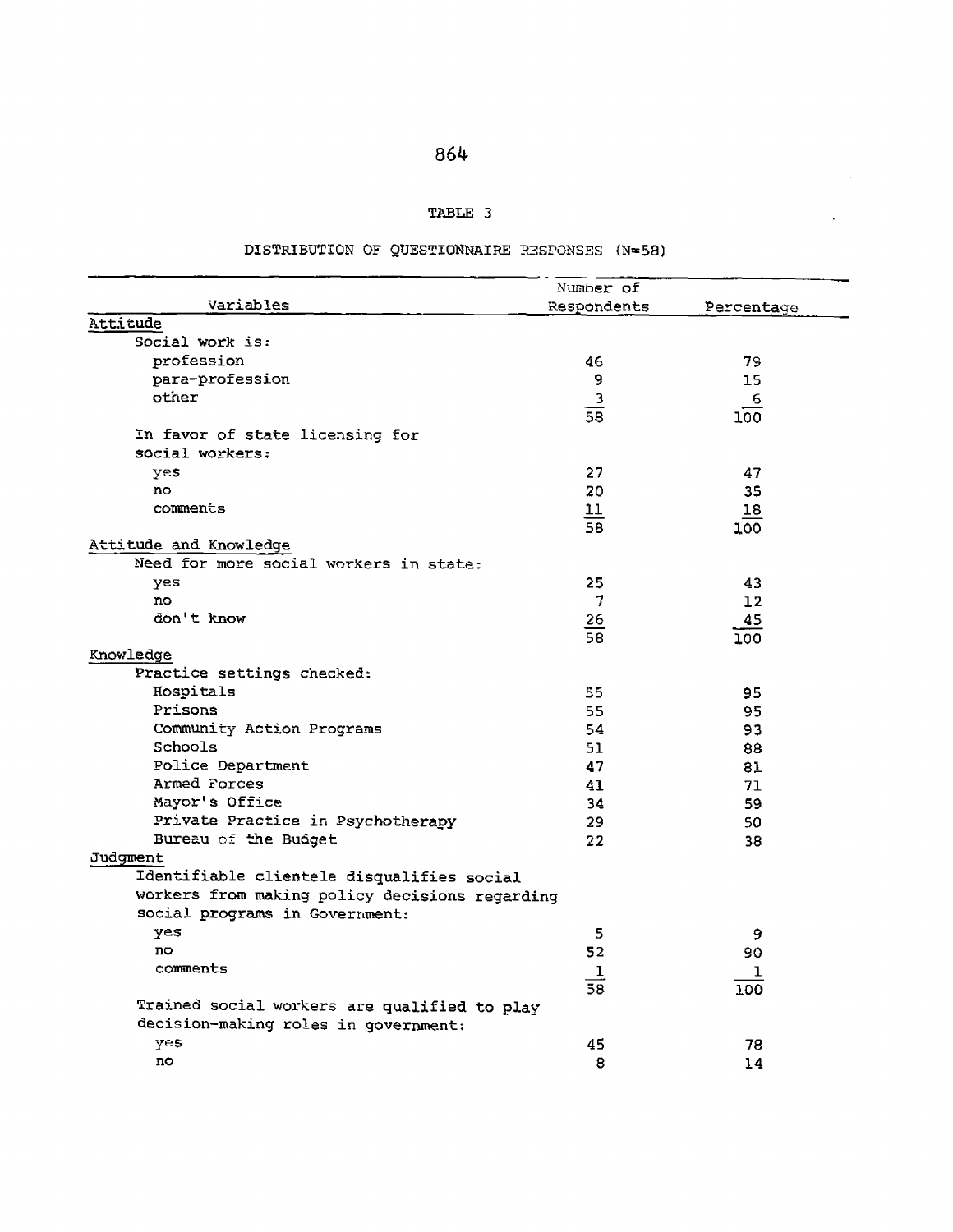| comments                                    | 58                                                       | <u>__ 8</u><br>100 |  |
|---------------------------------------------|----------------------------------------------------------|--------------------|--|
| Level where social worker's decision-making |                                                          |                    |  |
| authority should stop:                      |                                                          |                    |  |
|                                             |                                                          |                    |  |
| direct service to clients                   | 6                                                        | 10.                |  |
| managing agency                             |                                                          | 2                  |  |
| authority at county level                   |                                                          | 5                  |  |
| authority at state level                    |                                                          | 5                  |  |
| authority at federal level                  | 28                                                       | 48                 |  |
| no answer                                   | 17                                                       | $\overline{30}$    |  |
|                                             | $\overline{\overline{\bf s}}\overline{\overline{\bf s}}$ | 100                |  |

The second item asked, "Where should social workers' decision-making authority stop: local to state level or federal level?" A pooled variance estimate for the 70 percent who answered this question revealed a significant difference between those who felt authority should stop at the local to state level  $(\overline{X} = 5.0)$  as opposed to the federal lavel (X = 2.8), in terms of voting patterns  $\int$ E(2.70) = 12.45; d.f. = 39,  $p \le .001$  . Senators who believe that decision-making authority should stop at the federal level voted more in line with NASW's stand than those who favored the more local to state level. The above analyses of questions indicate that Senators with a more favorable judgment of social work vote more in line with NASW's position. This suggests that a Senator's judgment of social work significantly influences his voting on social work related legislation.

Two additional items were found to be significantly associated with voting patterns slightly over the .05 probability level. One item which measured knowledge asked if schools were an appropriate setting in which social workers practiced. A pooled variance estimate on the 85 percent who responded revealed a significant difference between those who recognized schools as a social work practice setting  $(\overline{x} = 5.2)$  and those who did not  $(\overline{x} = 3)$ , in terms of voting patterns  $\overline{\mathfrak{t}}(1.67) =$ 1.99; d.f. = 56;  $p \lt 0.052$ ]. This indicates that Senators checking schools voted more in line with NASW's stand than those who did not.

The second item which measured both knowledge and attitude asked, "Is there currently a need for more social workers in your state?" There was a 100 percent response to this question. A one-way analysis of variance revealed a significant difference between those Senators answering yes  $(\overline{X} = 5.96)$ , no  $(\overline{X} = 4.14)$ , and do not know  $(\overline{x} = 4.19)$ , in terms of voting patterns  $\sqrt{3}$  (3.17) = 2.99; d.f.=2,55; P <. 058]. It is interesting to note that those Senators who said there was a need for more social workers voted more in line with NASW's position than those who did not indicate a need and those who did not know.

### **DISCUSSION**

This study has demonstrated that party affiliation, region, ratio of NASW registered social workers to state population, liberal and conservative ideology,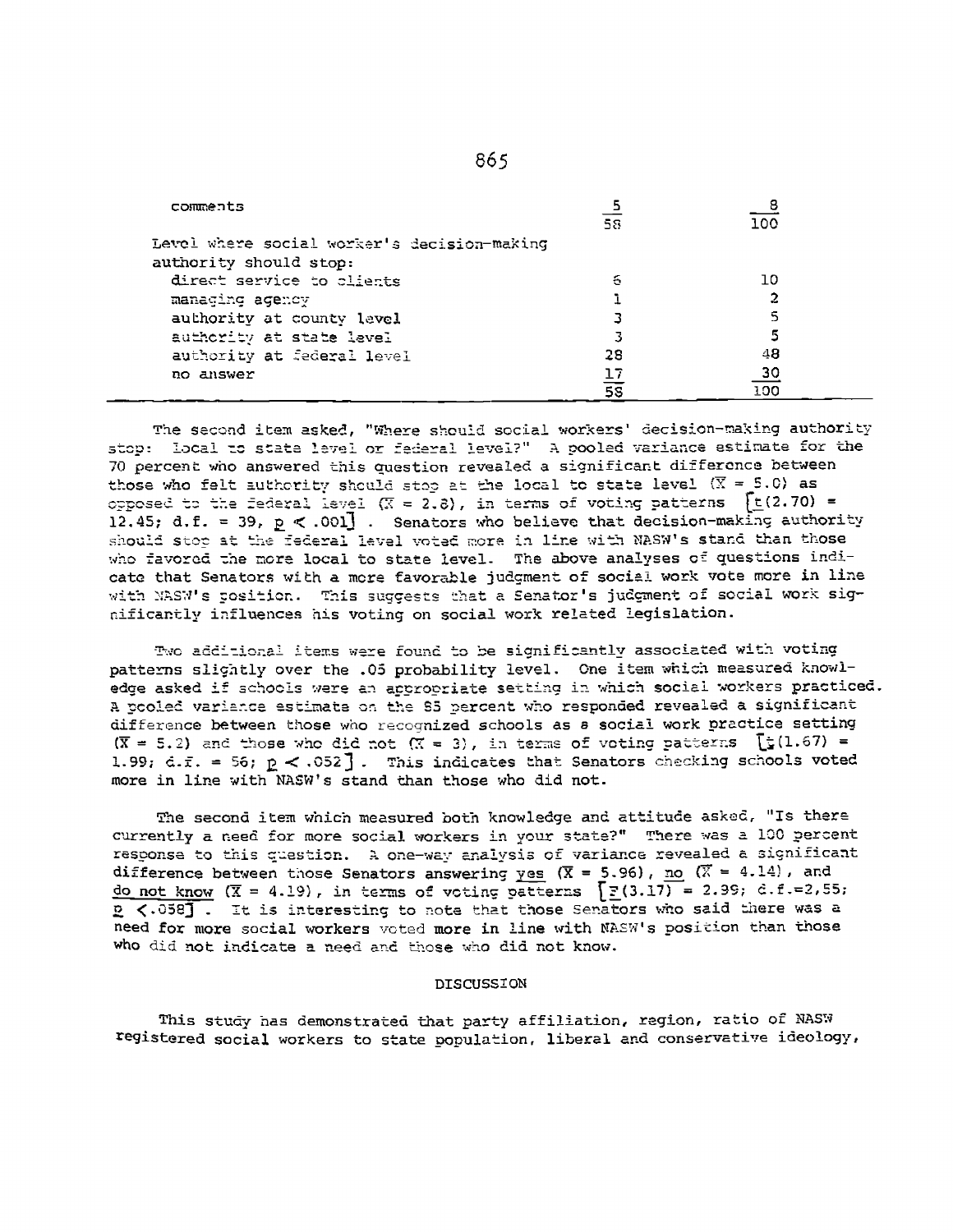and judgment of social work, each has significantly influenced the way Senators voted on ten pieces of legislation selected by NASW. Age, knowledge and attitude toward social work were found to have no significance in terms of voting patterns. From these findings it can be concluded that Democratic Senators, with a liberal rating from Northeast states with a high ratio of social workers per population, tended to vote in line with NASW's stand on social work related legislation. Republican Senators, with a conservative rating from Southern states with a low ratio of social workers per population, tended to vote least in line with NASW's stand on social work related legislation. Although these results are somewhat predictable, NASW has not analyzed these specific favtors, nor were the authors able to find any studies in which these factors were analyzed.

Results of the questionnaire indicate that the majority of Senators have a positive perception of the field of social work. Most of the respondents considered social work to be a profession and were aware that social workers function in a broad range of roles and practice settings. The majority also recognized that trained social workers are qualified to formulate and implement social policy. Recent articles suggest that the general perception of the field of social work is more favorable than in previous years (Alexander, 1979; Bartlett, 1970; Clearfield, 1973; Condie et a!., 1978; Meyer and Siegel, 1977). The present study confirms this supposition in that Senators, as representatives of the public, likewise hold a favorable view of social work. The questionnaire results are encouraging for they suggest that social work is currently considered by Senators to be a valuable profession, whose practitioners are qualified to formulate and implement policy decisions. These findings should enhance the self-image of social work as well as encourage social workers to interpret and implement their unique understanding of people in policy decision-making activities.

Although the present study examines only some of the major factors which can be used to understand voting behavior of Senators on issues pertaining to social work, the findings suggest that some of the factors identified play a significant role in determining how Senators vote on social work related legislation. These factors may assist social work political practice by identifying Senators who are more likely than others to be receptive to arguments in favor of or against legislation upon which the social work community has taken a stand. The results suggest that social workers can influence political process in favor of social services by concentrating lobbying efforts where most effective, that is, on liberal Senators from northern states with a high ratio of social workers per population, who have a favorable judgment for the professional decision-making roles of social workers. This being an election year, it would be timely for social workers also to concentrate campaign efforts where they would have the most impact. The factors isolated in this study can be used to identify those candidates who are most likely to vote favorably in the future on social legislation.

On the other hand, some of the factors identified in this study do not play a significant role in determining how Senators vote on legislation pertaining to social work. A commom assumption is that older Senators tend to vote more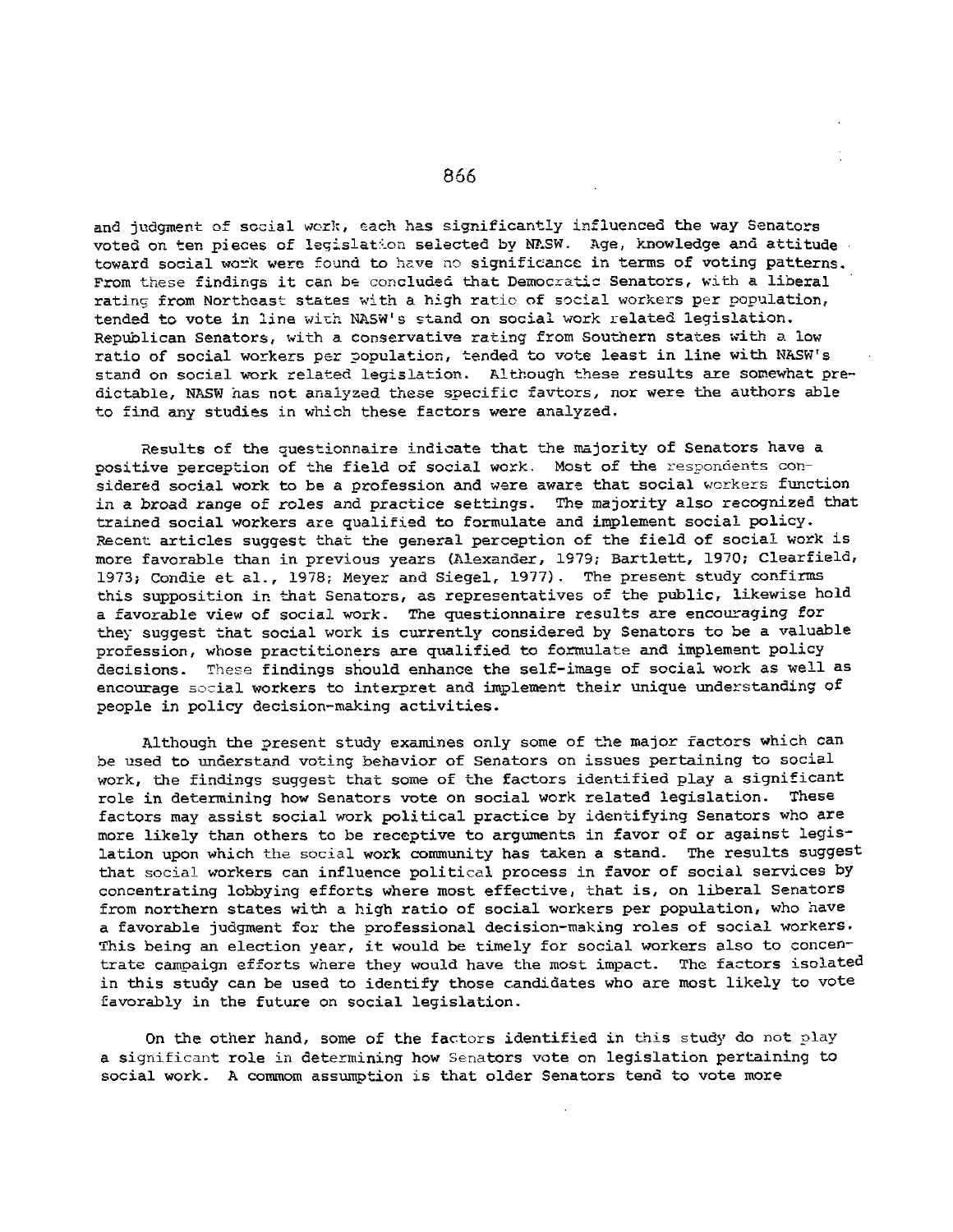conservatively on social issues. However, this study found that age does not play a significant role in determining how Senators vote oh social work related legislation. it appears that social workers have done a good job in educating Senators about the field of social work. Results show that the majority of Senators are !knowledgeable about and have a positive attitude toward social work. However their knowledge and attitude do not significantly influence their voting behavior. Accordingly, these results suggest that in the future the education of Senators about the field of social work need not be a priority focus.

Complex factors influence legislative voting decisions. This study, by isolating a few of these factors, is an important first step toward more wide ranging and intensive investigations of a larger number of complex influences. Important factors requiring further study include: composition of the Senator's constituency; nmber, size and types of social work agencies in each state; the extent of political activism of NASW state chapters; and social issues of primarily state-wide interest.

## FOOTNOTES

This article is a revision of a research project which the authors conducted toward their Master of Social Work degrees, May 1979, National Catholic School of Social Service, The Catholic University of America. The authors wish to thank James Rooney, Ph.D. for his assistance.

1The anti-inflation strategy proposed **by** Administration and Congressional Budget Committees for fiscal 1981 requires wide-ranging cuts in social programs to accommodate increases in military outlays within the confines of a balance budget. Proposed domestic spending cuts are spread over broad categories of services, affecting primarily spending for social services, employment and income assistance programs.

 $2$ The Americans for Democratic Action rate Senate members on a broad spectrum of issues and the National Taxpayers Union rate members on every spending vote. These political interest groups represent the extremes of liberalism and conservativism, respectively.

#### **REFERENCES**

Alexander, Chauncey A. 1979 "NASW Executive Director Reviews Practice of Professionalism in Social Work History." Better Times **60** (March 26):6.

Barone, Michael, Grant Ujifusa, and Douglas Matthews

1977 The Almanac of American Politics 1978. New York: E.P. Dutten. Bartlett, Harriet M.

1970 The Common Base of Social Work Practice. Washington, D.C.: National i.<br>D Association of Social Workers, Inc.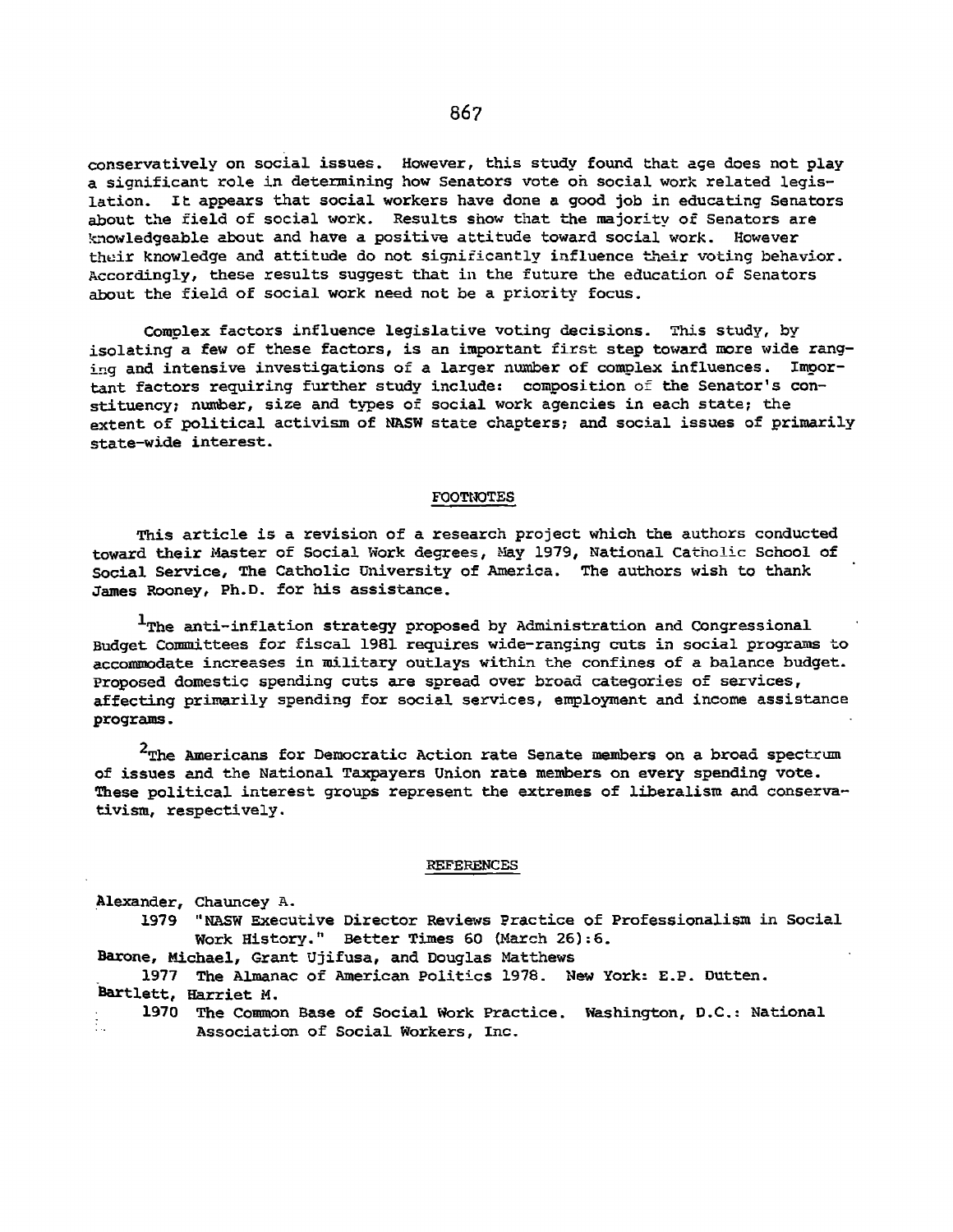Brennan, William C. and Shanti Khinduke 1971 "Role Expectations of Social Workers and Lawyers in the Juvenile Court." Crime and Delinquency 17 (April):191-201. Bureau of the Census, U.S. Department of Commerce 1978a Current Population Reports, Population Estimates and Projections. Series P-25, 790. Washington, D.C.t U.S. Government Printing Office. **1978b** Statistical Abstracts **cf** the United States, 1978. Washington, D.C.: U.S. Government Printing Office. Clearfield, Sidney M. 1973 A Study of Selected Aspects of the Professional Self-Image of Members of The National Association of Social Workers in Three Locales. Unpublished doctoral dissertation. Washington, D.C.: The National Catholic School of Social Service, The Catholic University of America. Condie, C. David, Janet Hanson, Nancy Lang, Deanne Moss and Rosalie Kane<br>1978 "How the Public Views Social Work." Social Work 23 (January) **1978** "Hoy the Public views Social-Work." Social Work 23 (January) :47-53. Dewar, Helen 1980 "Congress Clears Balanced Budget Stressing Defense." The Washington Post 191 (June 13): 1-2. Ferris, Ellen Walsh 1968 Social Work Function as Perceived by Student and Resident Physicians and Social Work Experts. Unpublished doctoral dissertation. New York: School of Social Work, Columbia University. Froman, Louis A. 1963 Congressmen and Their Constituencies. Chicago: Rand McNally and Co. Garrett, Richard 1968 The Image of Social Work Perceived by The Professions of Education and Social Work. Unpublished MSW Thesis. Utah: Graduate School of Social Work, University of Utah. Humphreys, Nancy 1979 "Where Social Workers Practice? Dr. Humphreys Has Answers." Better Times 60 (February 26):6. Jackson, John E. 1974 Constituencies and Leaders in Congress: Their Effects on Senate Voting Behavior. Cambridge: Harvard University Press. Kadushin, Alfred 1958 "Prestige of Social Work - Facts and Factors." Social Work **3** (April): 37-43. Kingdon, John W. 1973 Congressmen's Voting Decisions. New York: Harper and Row. Meyer, Henry 5. and Sheldon Siegel 1977 "Profession of Social Work: Contemporary Characteristics." Pp. 1067-1081 in John B. Turner, et al. (eds.), Encyclopedia of Social Work. Seventeenth Edition. New York: National Association of Social Workers. National Association of Social Workers 1979 Annual Report of Membership Statistics, December 1978. Washington, D.C.:

National Association of Social Workers, Inc.